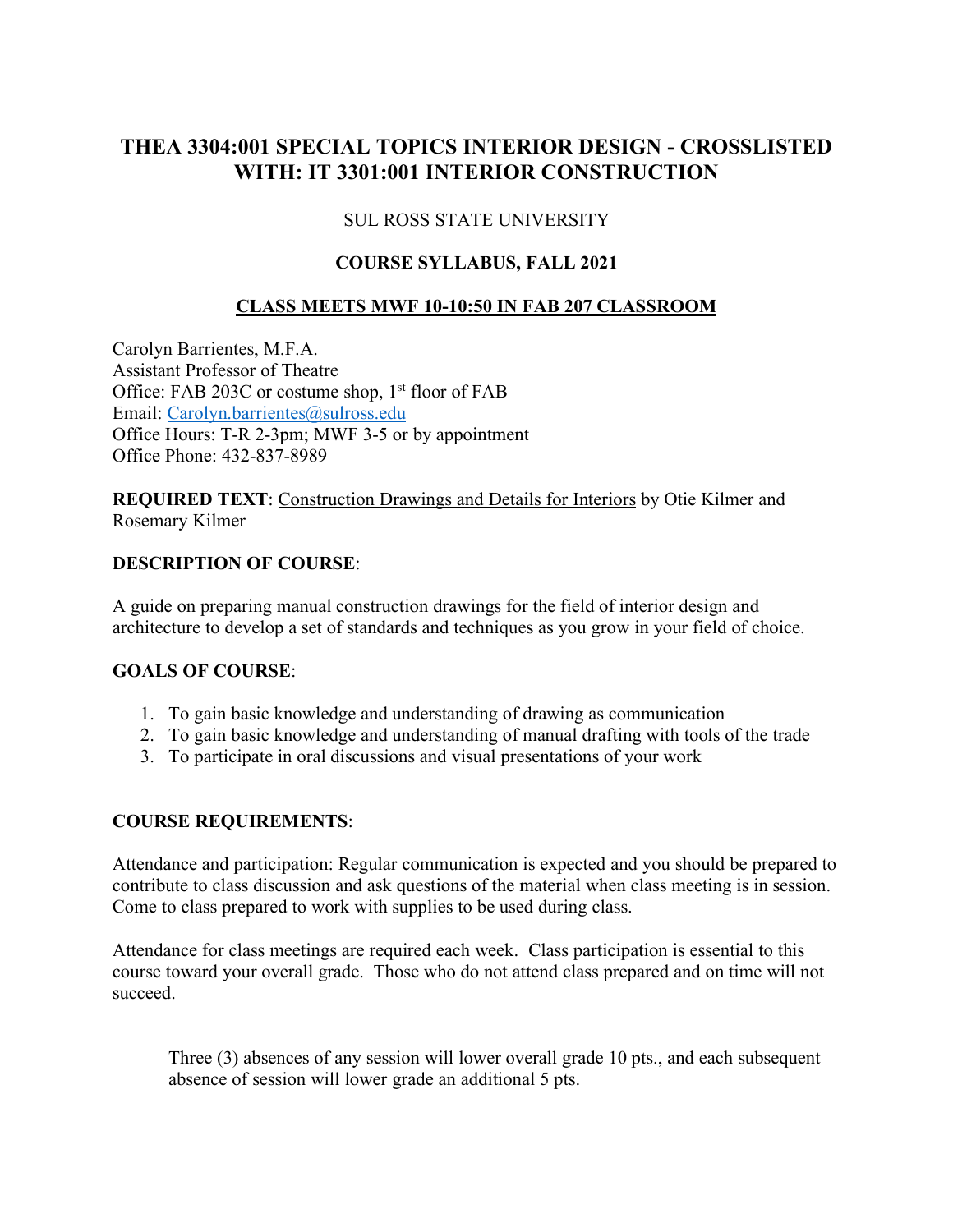Absences may be counted as excused **only** under the following conditions and with proper documentation:

- **1. University approved/sponsored athletic, forensic, and similar trips (arranged IN ADVANCE through a memo from the faculty sponsor).**
- **2. Illness that results in a doctor's visit—or the University Clinic (verified by a doctor's note or copy of the bill showing the date).**
- **3. Death in the family or other catastrophe (verified with appropriate documentation)**

# **OTHER REQUIREMENTS**:

- **1.** A working SRSU e-mail account. **It is not recommended to use outside emails like gmail or yahoo emails. This class must be communicating via SRSU official emails only. Check daily, especially before class.**
- 2. A working SRSU blackboard account to access all slides/handouts/announcements, etc.
- 3. A 2" notebook binder with pockets to keep all handouts and notebook paper. I highly recommend that all students take good notes each class period.
- 4. Art supplies as instructed for assignments.
- 5. Outside research.

# **MARKETABLE SKILLS:**

Strong oral and written communication skills (through drawings) to be good problem solvers.

Strong analytical/critical thinking skills to be good problem solvers.

**FORMAT OF ASSIGNMENTS:** All written assignments should be typewritten in 12-point type. Times New Roman or Ariel font, double-spaced with 1-inch margins, and free of errors. PLEASE PROOF YOUR WORK. You will be graded on both the content of your ideas and the clarity and accuracy of your writing. **All written assignments should be submitted as a Microsoft word document and emailed to the instructor.**

**All other assignments must be submitted on or before the due date.** Assignments, not completed or turned in on time, will receive one half credit of grade up to two (2) days after the due date. Papers and assignments will not be accepted after two days. **Students are responsible for unattended classes so that you do not fall behind.**

The information in the syllabus, other than grade and absence policies, may be subject to change as to meet the needs of this particular class with reasonable advance notice. Course content, including lectures, are copyrighted material and students may not sell notes taken during the conduct of the course.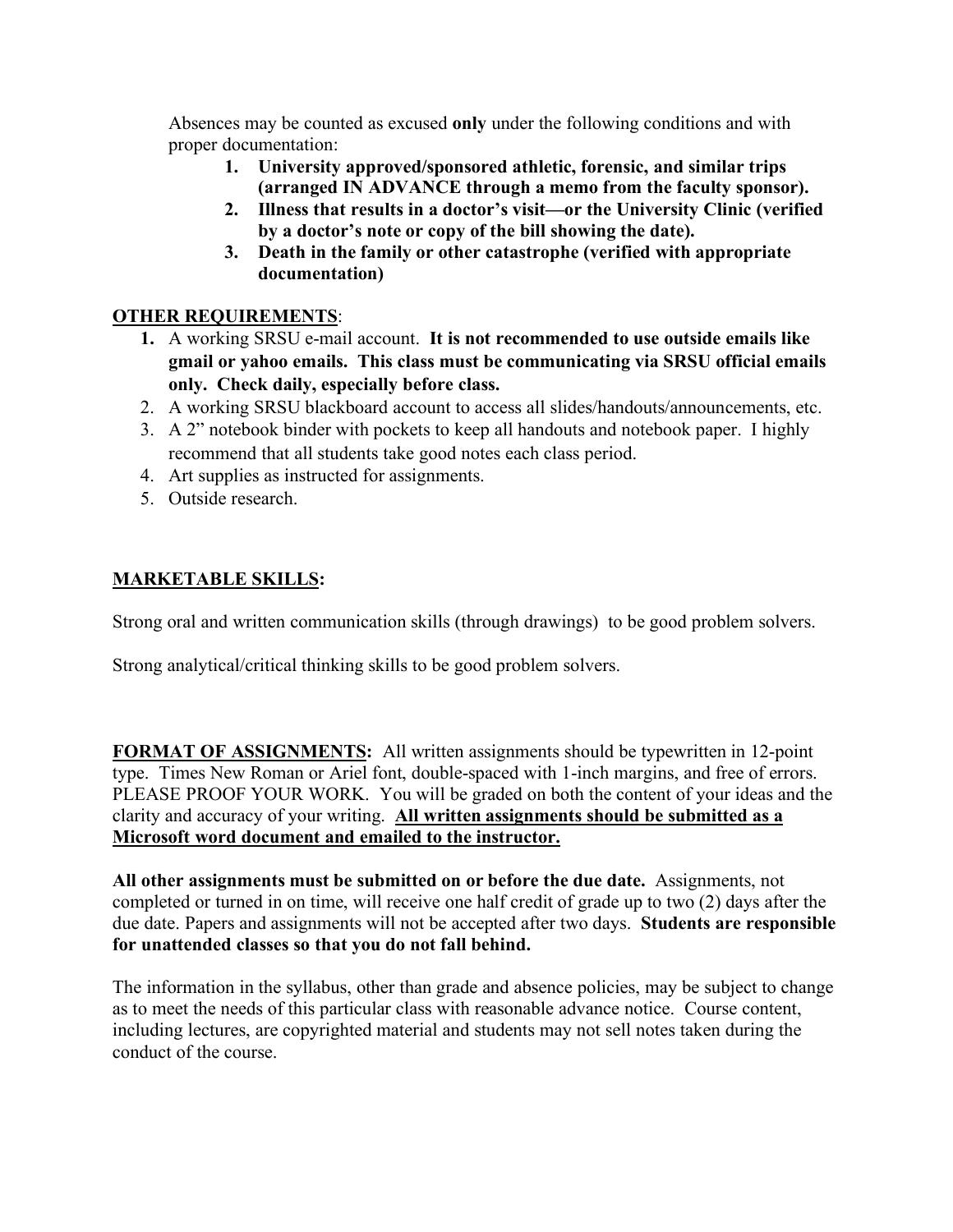# **GRADES:**

Grades will be based on the following criteria:

25% of overall grade will be based on participation and class attendance

25% will be based on completion of assignments/quizzes.

25% will be based on completion of a midterm

25% Final presentations of your portfolio of work; final to be discussed later

Grading Criteria:  $A= 100\% - 90\%$ B=89%-80% C=79%-70%  $D=69\% - 60\%$ F=below 60%

Americans with Disabilities Act: Sul Ross State University is committed to equal access in compliance with the Americans with Disabilities Act of 1973. It is the student's responsibility to initiate a request for accessibility services. Students seeking accessibility services must contact Rebecca Wren, Counseling and Accessibility Services, Ferguson Hall, Suite 112, 432-837-8203, Rebecca.wren@sulross.edu

# **STUDENT CONDUCT AND ETHICS:**

It is expected that any work done for this class is originally done by the student and is for this class. Any form of plagiarism is subject to strong disciplinary action and can lead to dismissal. All students as part of their obligation to the University assume the responsibility to exhibit in their academic performance the qualities of honesty and integrity. All forms of student dishonesty, which may include but not be limited to; cheating, fabrication, facilitating academic dishonesty and plagiarism are subject to disciplinary action. Students are responsible for all material, in the syllabus, notes, handouts, announcements and other information given in class, even if they are not in attendance. Do not expect the instructor to give an individualized lecture if you miss class. Further, you are responsible for getting to class on time, and for being prepared. Please give to others the courtesy of listening attentively while they speak.

# **ACADEMIC DISHONESTY/INTEGRITY:**

The University expects all students to engage in all academic pursuits in a manner that is beyond reproach and to maintain complete honesty and integrity in the academic experiences both in and out of their classroom. The University may initiate disciplinary proceedings against a student accused of any form of academic dishonesty, including but not limited to, cheating on an examination or other academic work, plagiarism, collusion, and the abuse of resource materials. https://library.sulross.edu/research-basics/about-plagiarism/